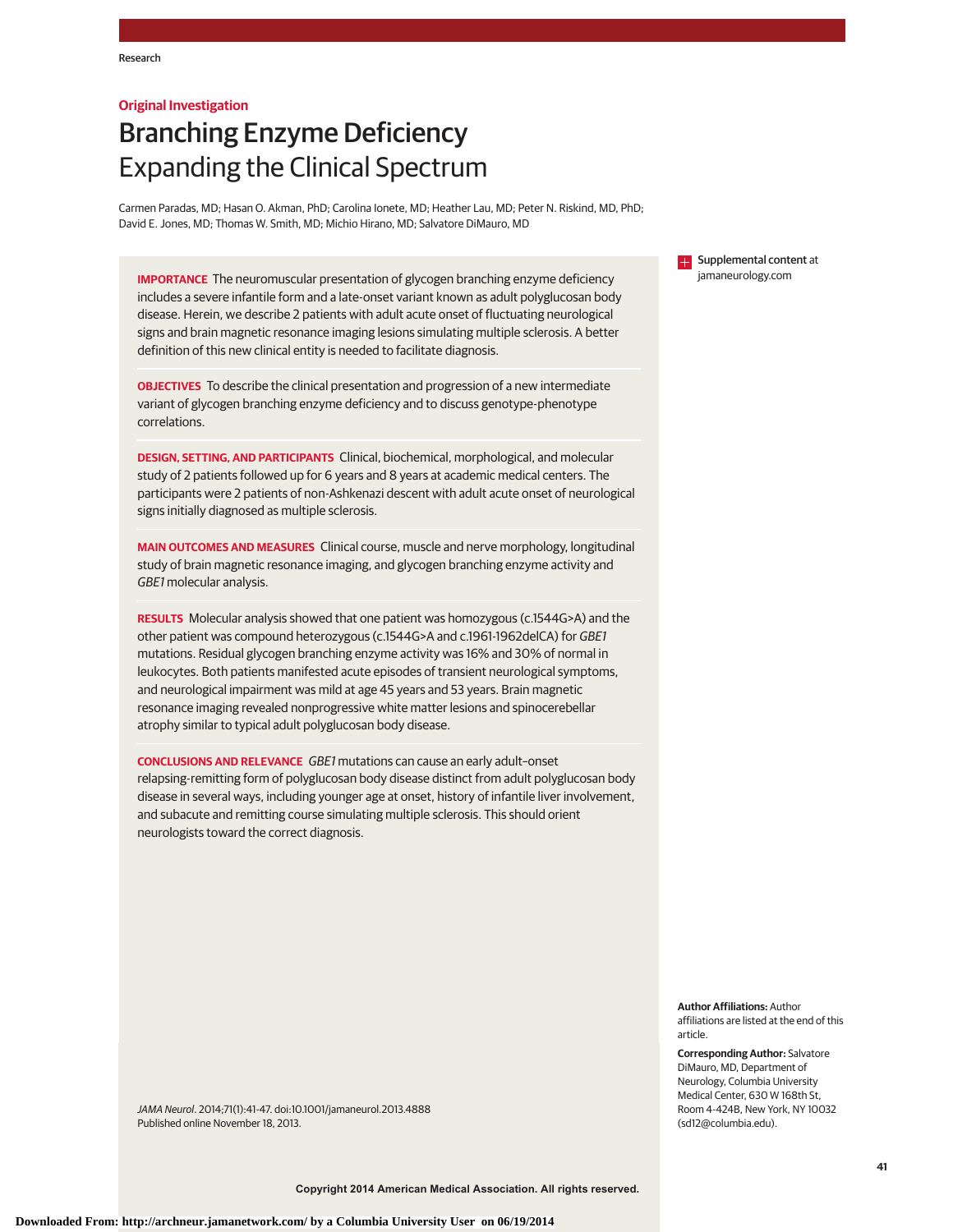utations in the gene encoding glycogen branching enzyme (*GBE1* [OMIM 232500]) cause glycogen storage disease type IV (GSD-IV).<sup>1</sup> This autosomal recessive disorder is characterized by the accumulation of an amylopectinlike polysaccharide (polyglucosan), which is periodic acid–Schiff positive but partially resistant to diastase digestion.<sup>2</sup> Polyglucosan accumulates in all tissues to various extents and leads to diverse clinical manifestations.<sup>3,4</sup> The clinical spectrum of GSD-IV ranges from isolated nonprogressive hepatopathy to congenital or infantile neuromuscular disease to rapidly progressive liver cirrhosis and death in childhood, as well as adult polyglucosan body disease (APBD).<sup>2,5-7</sup>

Typically, APBDmanifests in the fifth decade. It affects predominantly individuals of Ashkenazi Jewish descent and is characterized by neurogenic bladder, peripheral neuropathy, and leukodystrophy with progressive pyramidal paraparesis, while dementia is reported less consistently.<sup>8,9</sup>Early-onset acute and transient neurological symptoms similar to those of APBD have been described in a patient,<sup>10</sup> suggesting the existence of an intermediate clinical variant "bridging" childhood GSD-IV and typical APBD. Herein, we describe 2 additional patients with acute onset of neurological symptoms evolving into a relapsing-remitting syndrome.

# Methods

All procedures were approved by the Columbia University Medical Center and University of Massachusetts Memorial Medical Center institutional ethical committees on human experimentation. Written informed consent was obtained from both patients participating in the study.

Both patients were referred to the Department of Neurology, Columbia University Medical Center. We collected tissue samples, including skin, muscle, peripheral nerve, and peripheral blood. Laboratory investigations included electromyography, nerve conduction study, abdominal ultrasonography, brain magnetic resonance (MR) imaging, and complete bloodworkup with liver function tests and serum creatine kinase level. Nerve biopsy was performed in one patient. All data were obtained during 7 follow-up years (June 2006 to January 2013).

Glycogen branching enzyme (GBE) activity was assayed in cultured fibroblasts and peripheral blood lymphocytes. The method has been previously described.<sup>11</sup>Genomic DNA was extracted from peripheral blood cells according to standard procedures. The technique was based on a previously described method.<sup>11</sup>

# **Results**

## Clinical Data

Patient 1 (Figure 1A) is a 53-year-old woman of French-Canadian origin who came to our attention at age 45 years because of relapsing-remitting episodes of neurological symptoms. At age 2 years, hepatomegaly and elevated transaminase levels had prompted a liver biopsy that revealed increased glycogen.The hepatopathy resolved spontaneously. At age 44 years after a hysterectomy, she had sudden onset of difficulty writing and walking because of weakness and stiffness. Brain MR



Pedigrees of patient 1 (A) and patient 2 (B) and electropherograms showing the DNA sequences of GBE1 exon 12 in both patients and exon 15 in patient 2 (C). The nucleotide change causing the arginine to histidine substitution is indicated by an asterisk. The CA dinucleotide deletion leading to a premature stop codon

is shown by the arrow. Square represents a male individual; circle, a female individual; shading, an affected individual; slash mark, a deceased individual; and central dot, a carrier. d. 3 y Indicates died at age 3 years.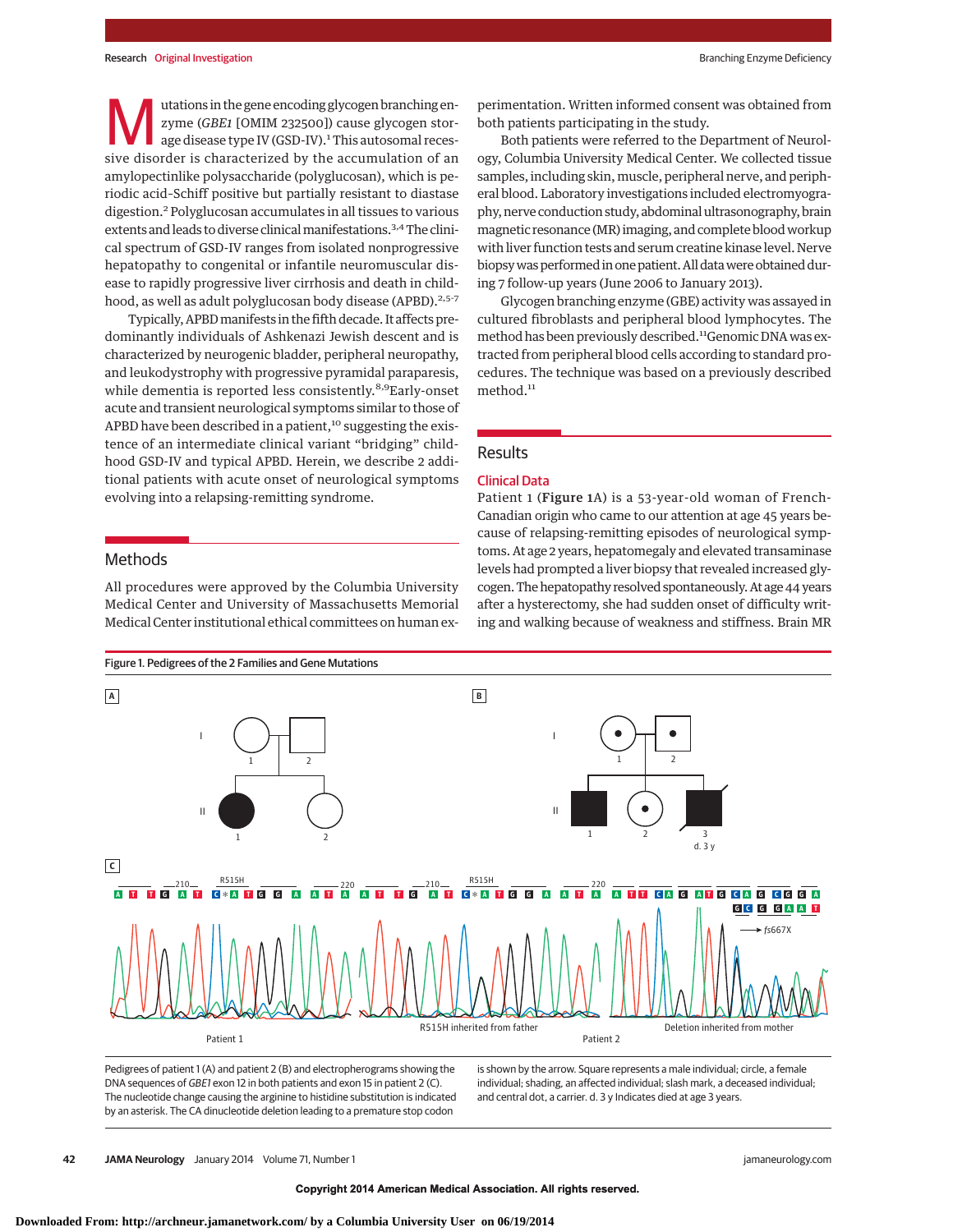imaging performed elsewhere was interpreted as showing atrophy and nonspecific white matter changes, which led to the diagnosis of relapsing-remitting multiple sclerosis (MS) despite normal cerebrospinal fluid findings. Soon thereafter, she developed numbness in both feet, and nerve conduction studies revealed axonal sensory and motor polyneuropathy (eTable 1 in the Supplement). At age 47 years, she suddenly experienced slurred speech and loss of balance. Again, she improved over a period of weeks but did not return to baseline condition. At age 52 years, she had another acute episode of trouble walking, which improved after several days. During the past 8 years, she had noted progressively worsening urinary urgency and occasional incontinence. She now walks with the help of a cane but is able to perform all activities of daily living. At age 53 years, physical examination showed mild limb dysmetria, bilateral Babinski sign, wide-based unsteady gait, slow hand and foot tapping, and moderately decreased cold and pinprick sensation in the feet. Manual muscle strength according to the Medical Research Council<sup>12</sup> was 5/5 for all movements except toe extension, which were 0/5. At her last visit, abdominal ultrasonography showed normal echogenicity in the liver, complete blood test results (including liver enzyme levels) were normal, and her serum creatine kinase level was 192 U/L (normal level, <297 U/L) (to convert creatine kinase level to microkatals per liter, multiply by 0.0167).

Patient 2 (Figure 1B), a 43-year-oldman of Italian origin,was referred because of recurrent neurological problems. At age 37 years, he had experienced an episode of leg dragging, slurred speech, and feeling "cloudy." These symptoms had resolved within an hour. Brain MR imaging showed multiple foci of increased signal in the cerebral white matter in T2-weighted and fluid-attenuated inversion recovery (FLAIR) sequences, suggesting MS. He was treated with interferon beta-1a for the following 5 years but continued to have similar episodes, each lasting 10 to 15 minutes, with clumsiness, slurred speech, urinary urgency, and clouded mentation. He had urinary incontinence when sleeping, and urological evaluation revealed spastic bladder. At this point, an astute physician uncovered the history of a brother who had died at age 2 years of hepatopathy despite 2 liver transplants. Autopsy had showed abnormal glycogen storage in the liver, and the diagnosis of GSD-IV was considered but was not proved biochemically or genetically.When last seen at age 43 years, our patient had bilateral Babinski sign, slightly slow and clumsy foot tapping, normal gait (which became unsteady on tandem), and fine intention tremor on fingernose-finger testing. Muscle strength was normal. Laboratory evaluation revealed normal liver enzyme levels and an increased serum creatine kinase level (370 U/L; normal level, <294 U/L). Abdominal ultrasonography showed slightly increased echogenicity in the liver. Although he had no evidence of peripheral neuropathy, nerve conduction studies demonstrated reduced amplitudes of sensory action potentials in upper and lower limbs (eTable 2 in the Supplement).

## GBE Enzyme Activity

In both patients, GBE activity in leukocytes was markedly decreased. Residual GBE activity was 16% and 30% of normal in leukocytes.

#### GBE1 Molecular Study

Sequencing of the *GBE1* gene in patient 1 disclosed a previously described homozygous c.1544G>A (p.R515H) mutation in exon 12 (Figure 1C).10,13 The *GBE1* gene in patient 2 harbored 2 different mutations, one missense (c.1544G>A; p.R515H) in exon 12 and the other frameshift (c.1961- 1962delCA) in exon 15, resulting in a premature stop codon that truncated the protein. Sequencing of the *GBE1* gene in both patients documented that the mutations were located in different alleles. To our knowledge, the frameshift mutation has not been previously reported (http://useast .ensembl.org/index.html and http://www.hgmd.cf.ac.uk/ac /all.php).

#### Nerve Biopsy

A sural nerve biopsy specimen from patient 1 revealed intracytoplasmic inclusions in neuronal axons (Figure 2). The inclusions were faintly basophilic in routine hematoxylin-eosin–stained sections but reacted intensely to periodic acid–Schiff stain, with moderate resistance to diastase digestion, which is typical of polyglucosan bodies. The axonal location of the polyglucosan bodies was confirmed by neurofilament immunostaining and Luxol fast blue staining for myelin. The arrow in Figure 2 points to a polyglucosan body surrounded by blue myelin stain. Electron microscopic examination revealed non–membranebound cytoplasmic inclusions composed of densely packed, finely granular, and short fibrillar material resembling amylopectin, within axons surrounded by attenuated myelin sheaths.

#### Brain MR Imaging

On a 1.5-T magnet MR imaging system, we obtained FLAIR images, diffusion-weighted images with apparent diffusion coefficient mapping, and T1-weighted sequences before and after contrast administration, as well as T2-weighted sequences with fat suppression. FLAIR and T2-weighted images in both patients showed symmetric white matter changes in the cerebellar peduncles, periventricular regions, posterior limb of the internal capsule, and medial lemnisci of the medulla and pons. Scattered subcortical parietal lesions were also identified but were not detected in T1-weighted sequences. After contrast administration, no areas of abnormal enhancement were evident. Medullary, vermian, and spinal atrophy was also observed at cervical and dorsal levels (Figure 3 and eFigure in the Supplement). In patient 2, MR imaging studies performed in 2006 and in 2012 showed mild worsening of the lesions in the cerebellar peduncles (Figure 4).

#### **Discussion**

We describe an atypical variant of branching enzyme deficiency in 2 patients who manifested an acute presentation in young adulthood and who had a relapsing-remitting course. A similar case was reported in 2013 in a woman with an acute presentation of APBD-like symptoms at age 37 years, fol-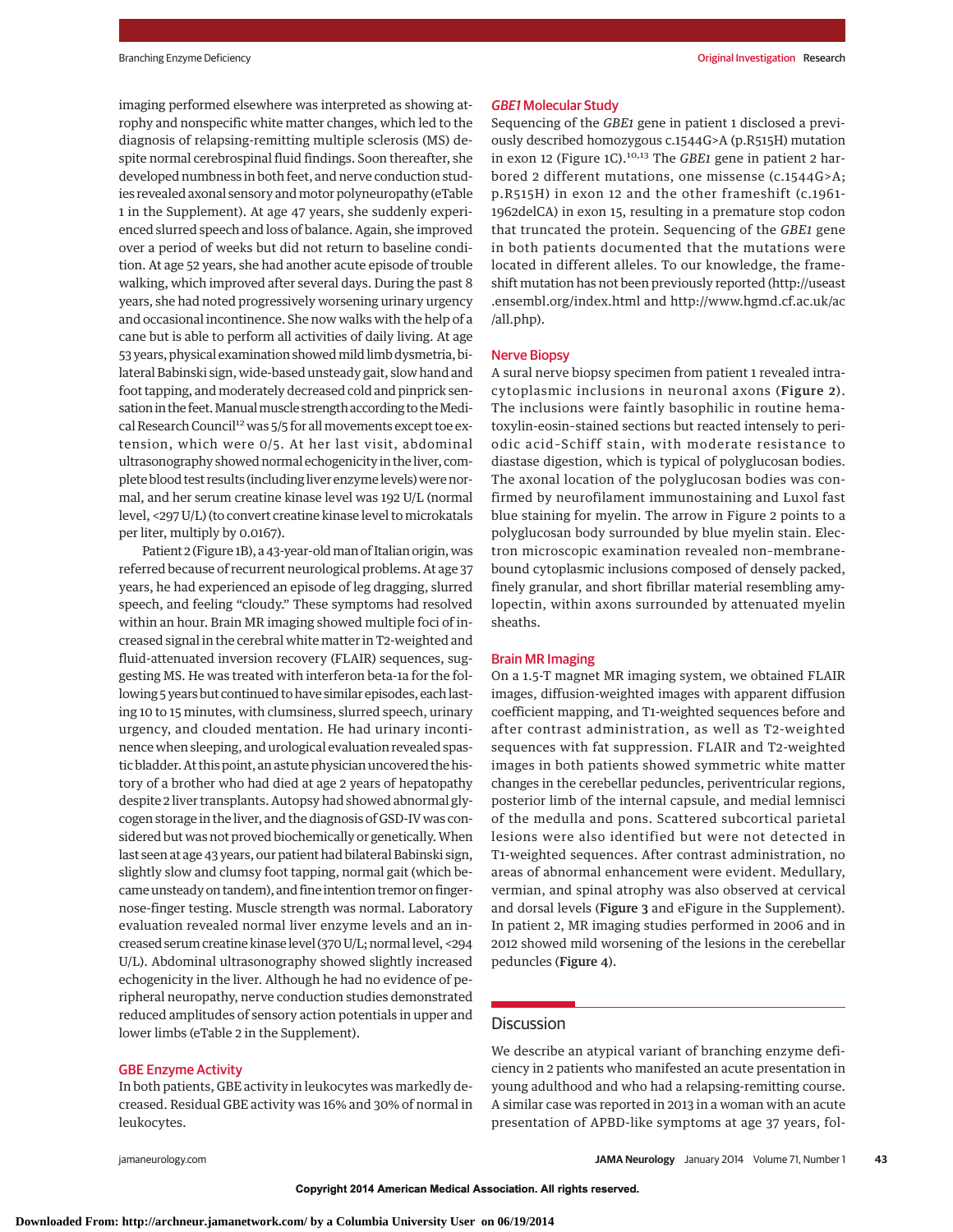#### Figure 2. Polyglucosan Bodies in Sural Nerve



A and B, Polyglucosan bodies appear faintly basophilic with hematoxylin-eosin stain (A) but show intensely positive reactions with periodic acid–Schiff stain (B). C, Polyglucosan bodies are surrounded by neural filament–positive material. D, Luxol fast blue staining for myelin also localizes polyglucosan bodies in

neuronal axons (arrowhead). E and F, Electron micrographs show storage of thin filamentous material in the cytosol (E) and within a myelinated nerve fiber surrounded by several Schwann cell processes (F). Original magnification ×40 (B and C), ×60 (A and D), ×4000 (F), and ×6000 (E).

lowed by almost complete recovery<sup>10</sup>; however, her longterm outcome is unknown.

In 1996, McConkie-Rosell et al<sup>14</sup> described 4 patients with nonprogressive liver disease: the liver enzyme levels returned to normal in 2 patients within 3 years and remained normal until age 13 years and 20 years. However, it was reported in 2012 that one of them had developed symptoms of typical APBD in his fourth decade.<sup>8</sup> Similarly, patient 1 herein had manifested a liver disorder in infancy; although the disease presentation in patient 2 had occurred in adulthood, his brother had died in childhood after repeat liver transplantation.

Their unusual clinical course does not allow us to classify our patients as having classic infantile GSD-IV or typical APBD but seems to bridge the 2 conditions and to delineate an intermediate clinical variant. Our data also reinforce previous recommendations to carefully monitor patients with apparently isolated liver disease for the appearance of neurological symptoms, which would argue against liver transplantation.<sup>14</sup>

Adult patients like ours with subacute or acute neurological presentations invite various diagnoses, includingMS, stroke, and Guillain-Barré syndrome. To further complicate matters, laboratory test results (eg, brain MR imaging and nerve conduction studies) show abnormal findings typically seen in APBD but not specific enough to rule out the aforementioned diseases. However, our results and the previous evidence suggest that brain MR imaging provides important diagnostic clues. Although the general pattern of signal abnormalities associated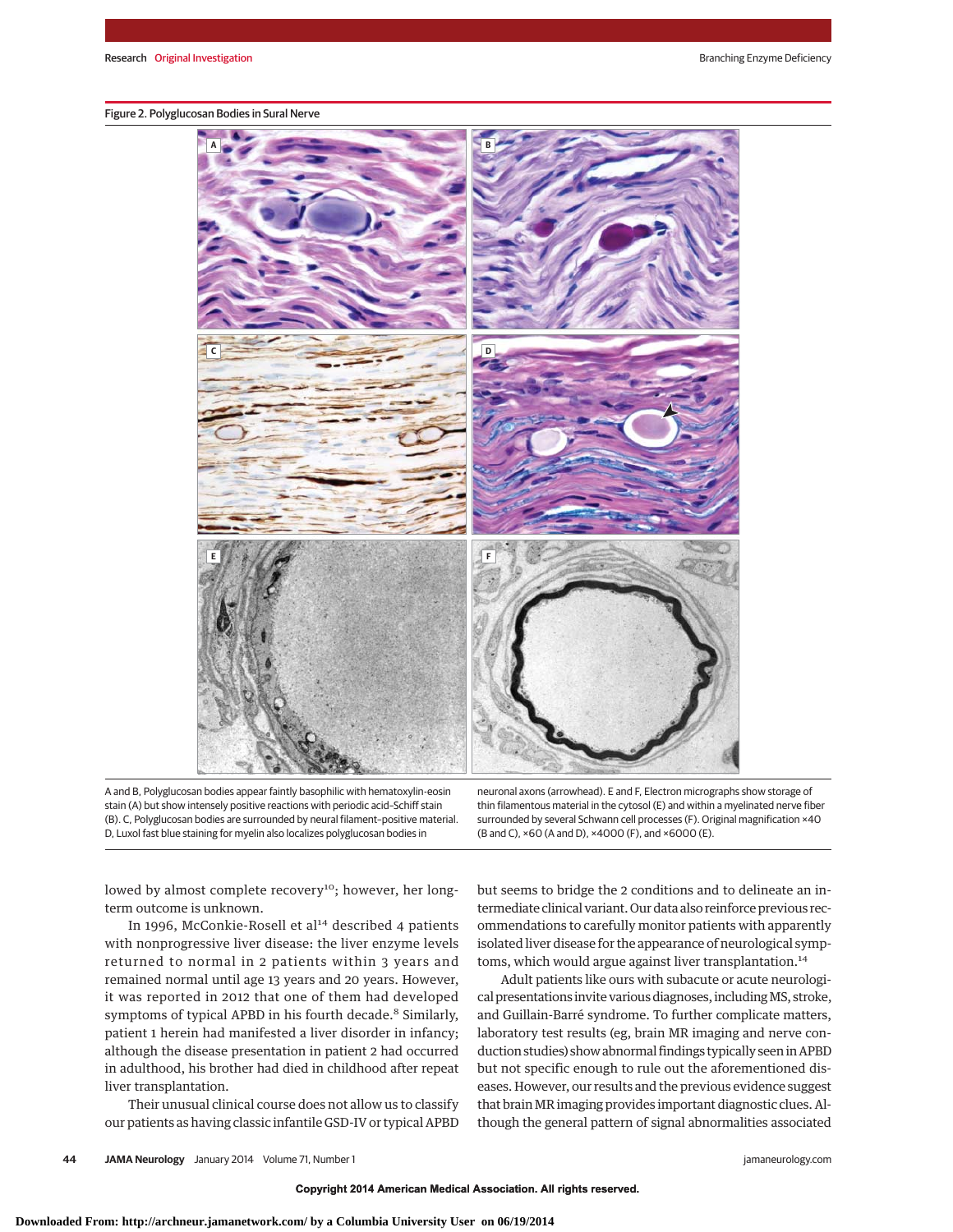

Brain magnetic resonance images of patient 2 showed the typical cerebral and spinal pattern described in patients with adult polyglucosan body disease. A-H, Fluid-attenuated inversion recovery sequences showed symmetric hyperintense white matter lesions in the pyramidal tracts of the medulla (A), pons (B), cerebellar peduncles (C), and periventricular regions (D-G), as well as (to a lesser degree) in the external capsule and the posterior limb of the internal capsule (D) and in subcortical areas (H). I, Axial T1-weighted sequences showed medullary, spinal, and vermian atrophy. J, The T2-weighted images showed a similar but less well-defined pattern. K and L, The abnormal white matter areas had normal signal on T1-weighted images and showed no enhancement after contrast administration.

with APBD resembles that of MS lesions, some abnormalities are so characteristic and consistent as to suggest APBD unequivocally. These include medullary and spinal atrophy, together with hyperintense white matter abnormalities on T2 weighted and FLAIR sequences in the pons, medulla, cerebellar peduncles, and internal and external capsules, as well as the occipital lobes.8,15 Although the few subcortical lesions in patient 1 suggested the diagnosis of MS, both patients showed the typical leukodystrophy pattern of APBD. The risk of misdiagnosing MS decreases when the subcortical lesions fail to show contrast enhancement; therefore, the use of gadolinium is strongly recommended, especially when the presentation is monophasic.

A 2012 description of the natural history of APBD showed that brain MR imaging remained unchanged from the first appearance of symptoms; this conclusion was based on the observation that lesions were similar at different stages of the disease.8 Our longitudinal brain MR imaging study in patient 2 supports this concept because we observed the same leukodystrophy pattern 6 years after the first study, with only minimal progression at the level of the cerebellar peduncles. Therefore, the intermediate phenotype that we describe has a clinical presentation distinct from that of typical APBD but has undistinguishable brain imaging features.

Liver dysfunction is common in infantile GSD-IV and ranges from nonprogressive liver disease to liver cirrhosis.<sup>14,16,17</sup>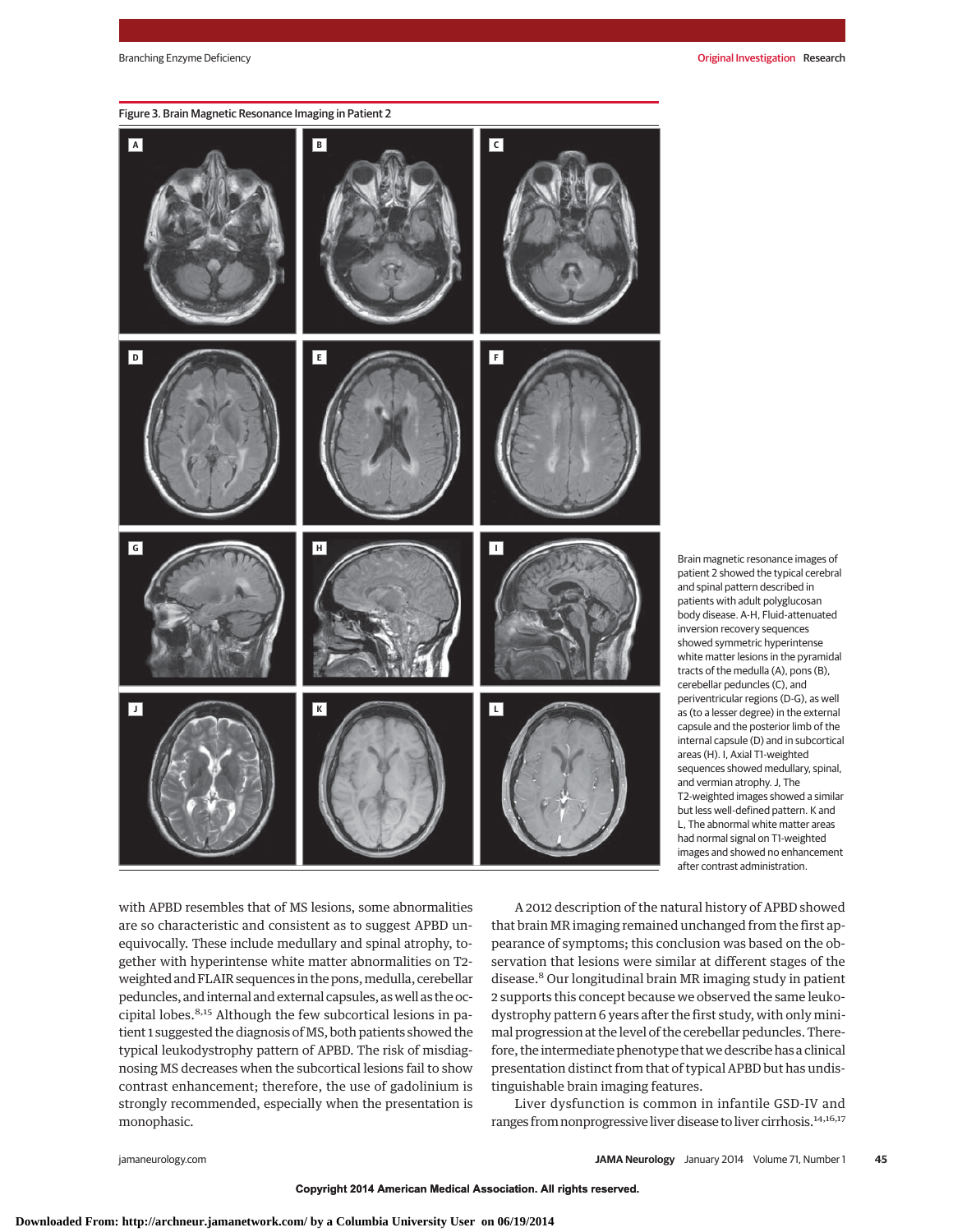

Sequential brain magnetic resonance images of patient 2 in 2006 (A, D, G, and I), 2008 (B and E), and 2012 (C, F, H, and J) showed mild increases in the size of white matter lesions in the cerebellar peduncles (C and F). All other lesions were unchanged during the follow-up period (G-J).

However, hepatopathy has not been described in typical APBD to date. As a further distinguishing feature from APBD, patient 1 had a history of hepatopathy in infancy, although the neurological symptoms appearedmuch later. Long-term clinical follow-up data in 2 patients with GSD-IV manifesting reversible hepatopathy in childhood showed no neurological involvement, at least up to age 13 years and 20 years.<sup>14,16</sup> Whether these patients will develop neurological symptoms in adulthood remains uncertain, but the clinical course in patient 1 herein supports the notion that transient liver disease in infancy may presage the intermediate form of APBD. We suggest consideration of this differential in adult patients with acute neurological symptoms of uncertain diagnosis and a history of liver disease in childhood; sequencing the *GBE1* gene in blood DNA could easily and noninvasively define the presence of this diagnosis.

Can we glean a genotype-phenotype correlation in the lateonset forms of GSD-IV? Adult polyglucosan body disease predominates among individuals of Ashkenazi Jewish descentwho share the same mutation (p.Y329S), probably due to a founder